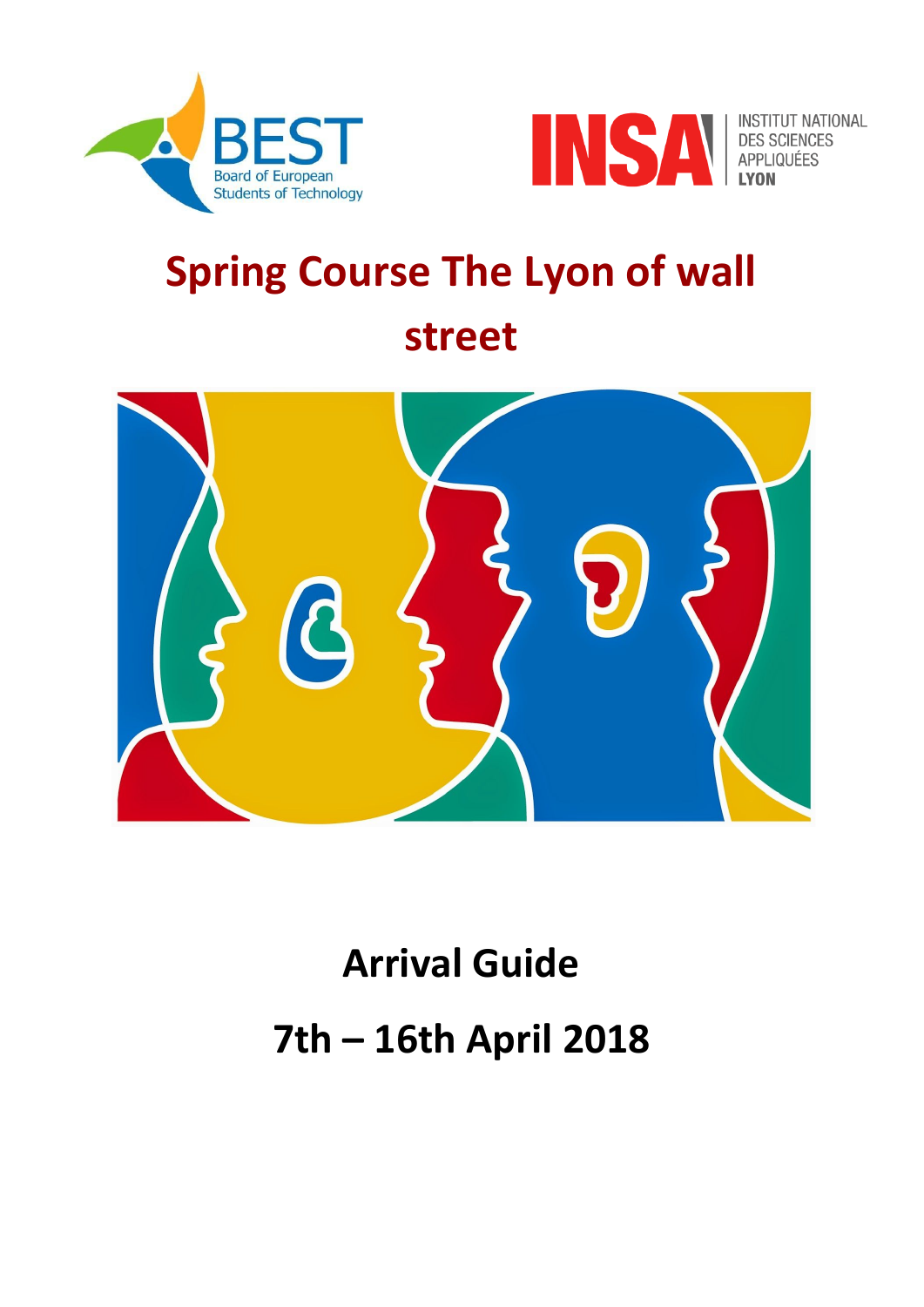## **Index**

|                                        | $\mathbf 1$ |
|----------------------------------------|-------------|
| SpC Lyon 2017                          | $\mathsf 3$ |
| The role of organisers                 | 3           |
| <b>About France</b>                    | 3           |
| Some facts                             | 3           |
| Did you know?                          | 3           |
| The city of Lyon                       | $\pmb{4}$   |
| French and Lyonnaise food and drinks!  | 5           |
| About INSA Lyon                        | 6           |
| Accommodation info                     | 7           |
| Weather                                | 7           |
| Currency and prices                    | 8           |
| Electricity                            | 8           |
| Emergency                              | 8           |
| Travelling to Lyon And getting to INSA | 9           |
| By plane                               | 9           |
| By train / By bus                      | 9           |
| By thestral                            | $9\,$       |
| Don't forget to bring                  | 10          |
| Some tips about French Language        | 11          |
| <b>Basic things</b>                    | 11          |
| In the street                          | 12          |
| In restaurants and shops               | 12          |
| Flirting                               | 12          |
| Contact us!                            | 13          |
| Main Organiser                         | 13          |

i.

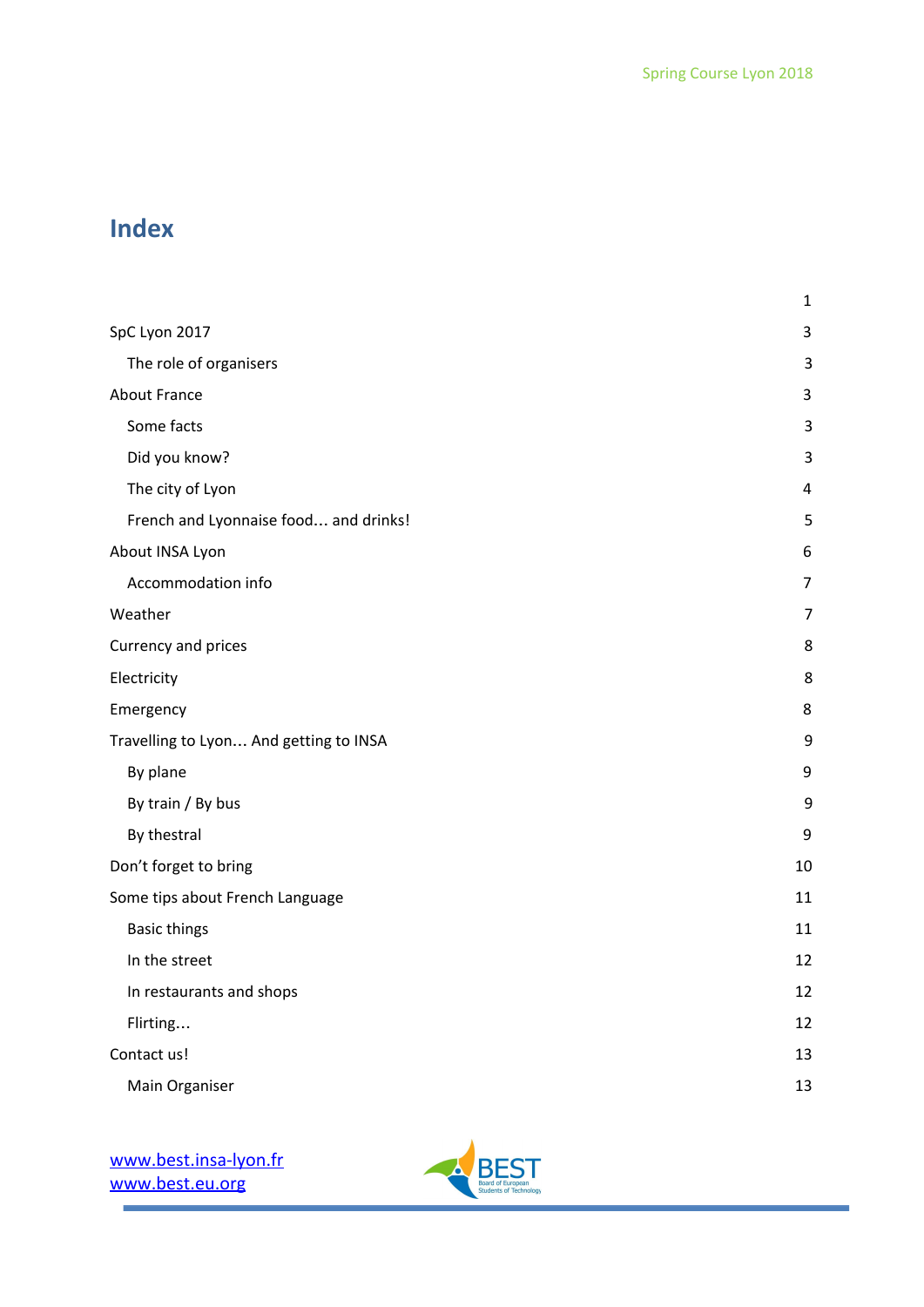## <span id="page-2-0"></span>**SpC Lyon 2018**

Welcome to our Spring Course Arrival Guide! This guide, full of the BEST spirit, will find a path for you, to join us from 7th to 16th April 2017!

To make this event as great as possible, here are some pieces of useful information. Please read it carefully! We also recommend you to print it, download it, printsreen it, so that you can take it with you during the trip.

#### <span id="page-2-1"></span>**The role of organisers**

The organisers are the ones who have spent their last months on the preparation of the entire course just for you. They are students like you, working hard for this event. Their only motivation is to meet up with you and to share their BEST conviction: The BEST spirit.

We want the course period to be a meeting, working and partying time!

The organizers will also provide you housing, food, social activities and all the great theme parties. But, remember, they are particularly the ones who will help you with whatever you need!

## <span id="page-2-2"></span>**About France**

#### <span id="page-2-3"></span>**Some facts**

- Population: 66,6 million people,
- Area: 675,417 km<sup>2</sup> (the biggest territory in Europe),
- Official language: French (the most beautiful language),
- Capital: Paris (the city of the love),
- Currency: EUR,
- International code: FRA,



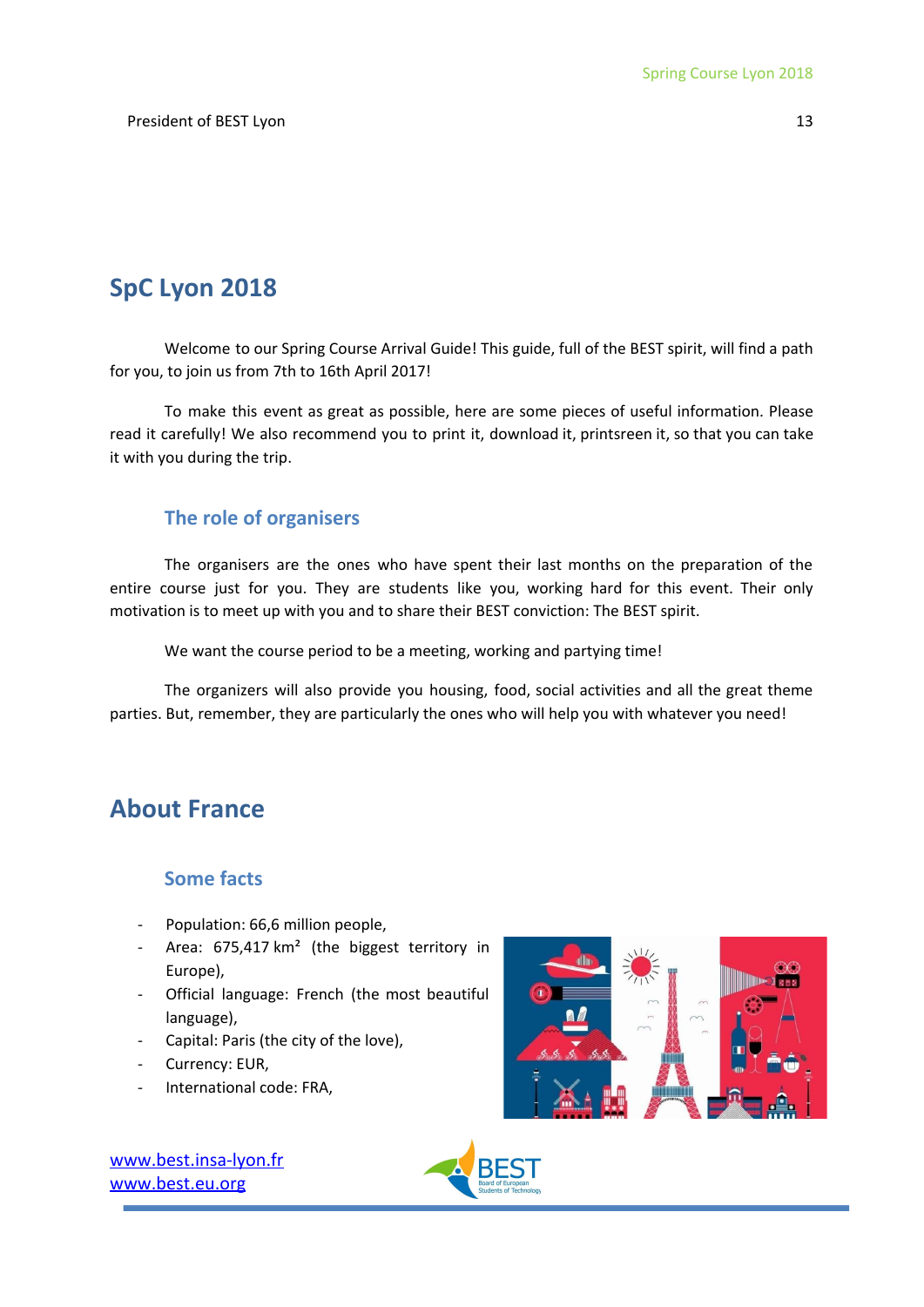<span id="page-3-0"></span>- International telephone code: +33.

#### **Did you know?**

- The 'poubelle' (garbage can) is called like that because the person who invented it was called Eugène Poubelle,
- Marie Curie, Polish and [naturalized-French](https://en.wikipedia.org/wiki/Polish_minority_in_France) [physicist](https://en.wikipedia.org/wiki/Physicist) and [chemist,](https://en.wikipedia.org/wiki/Chemist) was the first [woman](https://en.wikipedia.org/wiki/List_of_female_Nobel_laureates) to win a [Nobel](https://en.wikipedia.org/wiki/List_of_female_Nobel_laureates) Prize (but, in fact, she won two!),
- There is a small village in France called Pussy,
- From 1800 to 2012, it was illegal, in Paris, for women to wear trousers,
- Napoleon wasn't short. He was actually above the average French man,
- French is more spoken in Africa than in Europe,
- <span id="page-3-1"></span>France is the most visited country in the world, with 80 million visits a year.

#### **The city of Lyon**

Lyon, the city of lights and cinema, is the third most populous city in France (with 500,715 inhabitants) and the second largest metropolitan area, after Paris, with 2,237,676 inhabitants. Moreover, it is the second university city, with more than 140,000 students.

It is situated in East-Central France, in Rhône-Alpes region, in a really strategic position for North-South circulation in Europe. That's one of the reasons why the roman Lucius Munatius Plancus made of this city the capital of the Three Gauls Empire, in 43 b.C., under the name of *Lugdunum*, which means Hill of Lights.

In the Middle Age Lyon became a trading city and it turned to be a first-rate financial center in the 19th century. Its economic prosperity was due to the silk monopoly (we will tell you everything about the *canuts*, the silk workers and the mysterious *traboules*), and later on, to the development of textile and chemical industries. Nowadays, the main economic sectors are pharmaceutical, biotechnological and, still, chemical industries; and more recently, software industry and start-up sector.

Lyon is known for its historical and architectural landmarks, with beautiful monuments as the Fourvière basilica, Terreaux square or Saint Jean cathedral, and lovely neighborhood as Vieux Lyon or Croix-Rousse; from 1998 it is a UNESCO World Heritage Site.

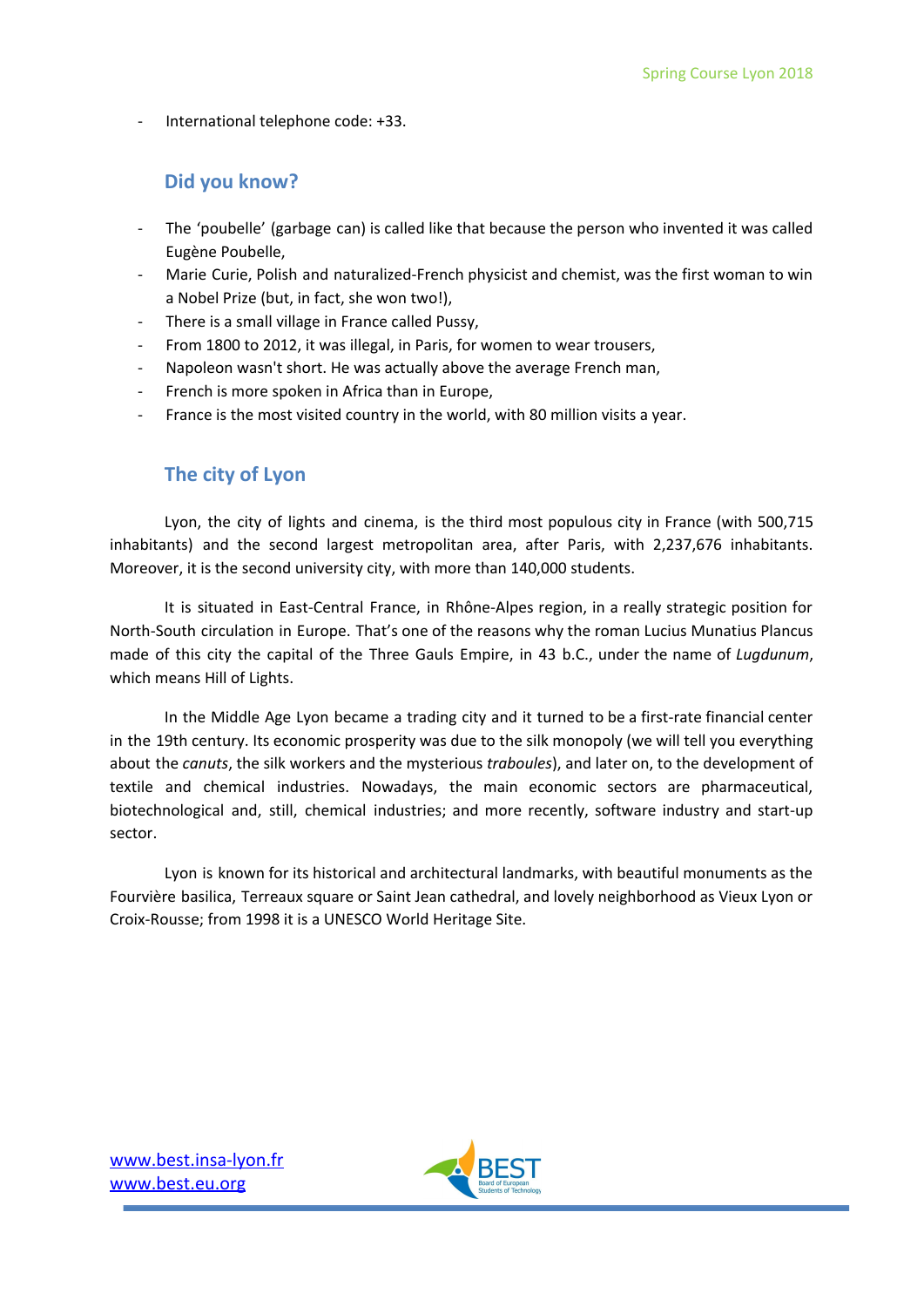

But if all of that wasn't enough for you, you must know that Lyon is the gastronomic capital of France! You can try culinary pleasures in its famous *bouchons* and *brasseries*.

And last but not least! Talking a little bit about culture we can name some of the biggest events taking place every year in our beautiful city, as the *Fête de Lumières*, *les Nuits de Fourvière* or *les Nuits Sonores*. And every two years, we have the Art Contemporary Biennale and the Dance Biennale (alternatively). But we can't forget our incredible football team: the Olympique Lyonnais!

#### <span id="page-4-0"></span>**French and Lyonnaise food**… **and drinks!**

Of course those good clichés that you are thinking of are all true… In France we have the best bread, the best cheese and the best wine!

Bread: there are many different types of French bread, but tasty baguettes can be bought all over France, and a trip to the local *boulangerie* is often one of the daily highlights of a holiday in France. You will definitely have croissants and *pains au chocolat* for breakfast!

Cheese: we can definitely say that cheese is a major staple of the French diet and we can count more than 400 different types of French cheeses!

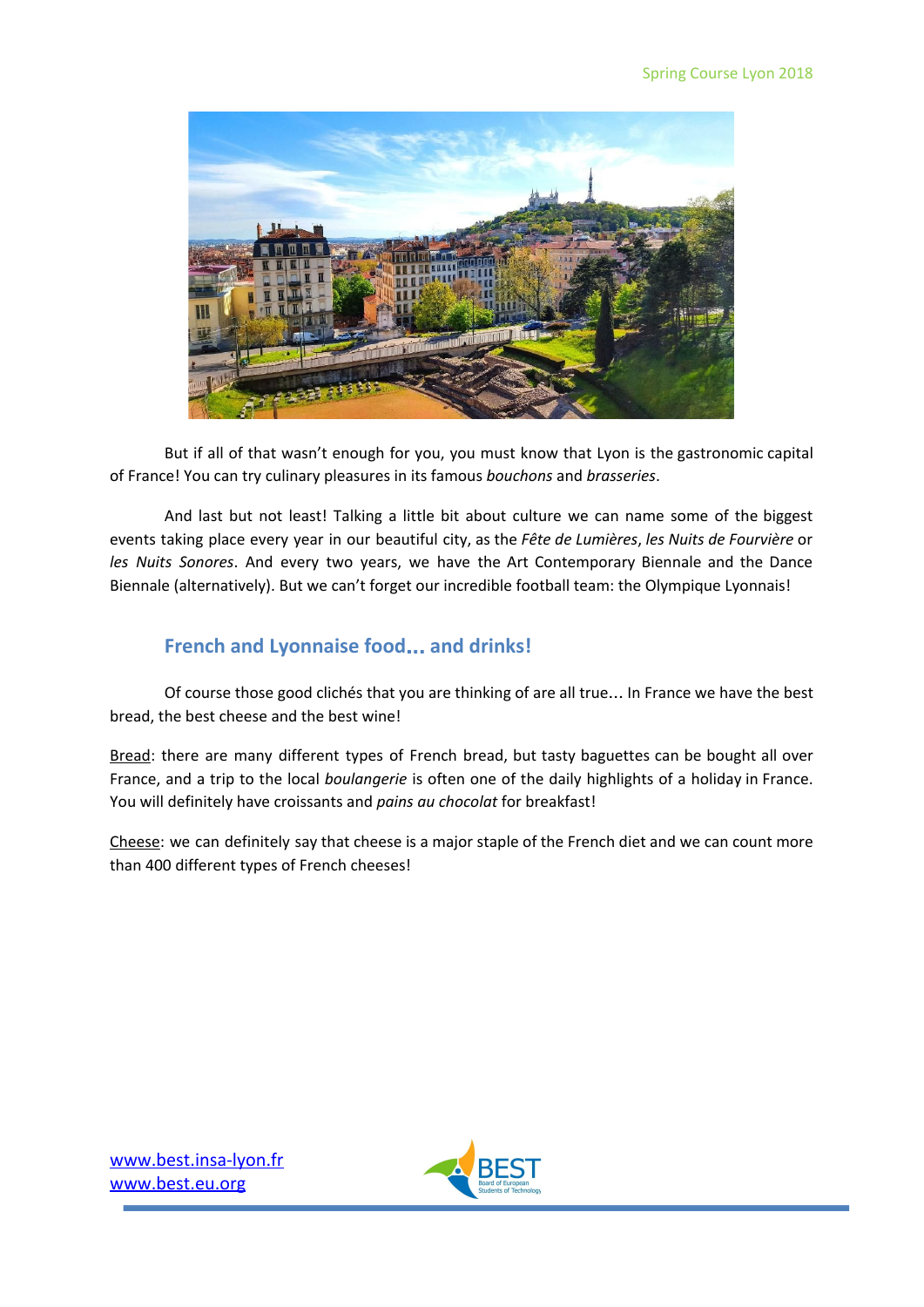

Wine: what to tell you about wine? Red wine, white wine, rosé wine... You will find in France everything you need! And more particularly in Lyon… if you look in a map, you will see two rivers flowing across the city: the Rhône and the Saone. But we say there's a third one: the Beaujolais wine!

And for sure we have so many other things, such as crêpes, quiches, raclette, ratatouille (it is not only the name of a film!), tarte tatin, fondue, tartiflette… And a lot of Lyonnaises specialties: quenelle, Lyonnaise salad, andouillette, tarte praline…

Don't you have your mouth watering?!

## <span id="page-5-0"></span>**About INSA Lyon**

Located on the premises of the Science and Technological Park of la Doua in Villeurbanne, INSA Lyon is ranked among the top universities of Science and Technology in Europe, pluridisciplinary and international, at the heart of the European Higher Education Area.

INSA Lyon is accredited by the CTI (*Commission des Titres*) to deliver Engineering Degrees.

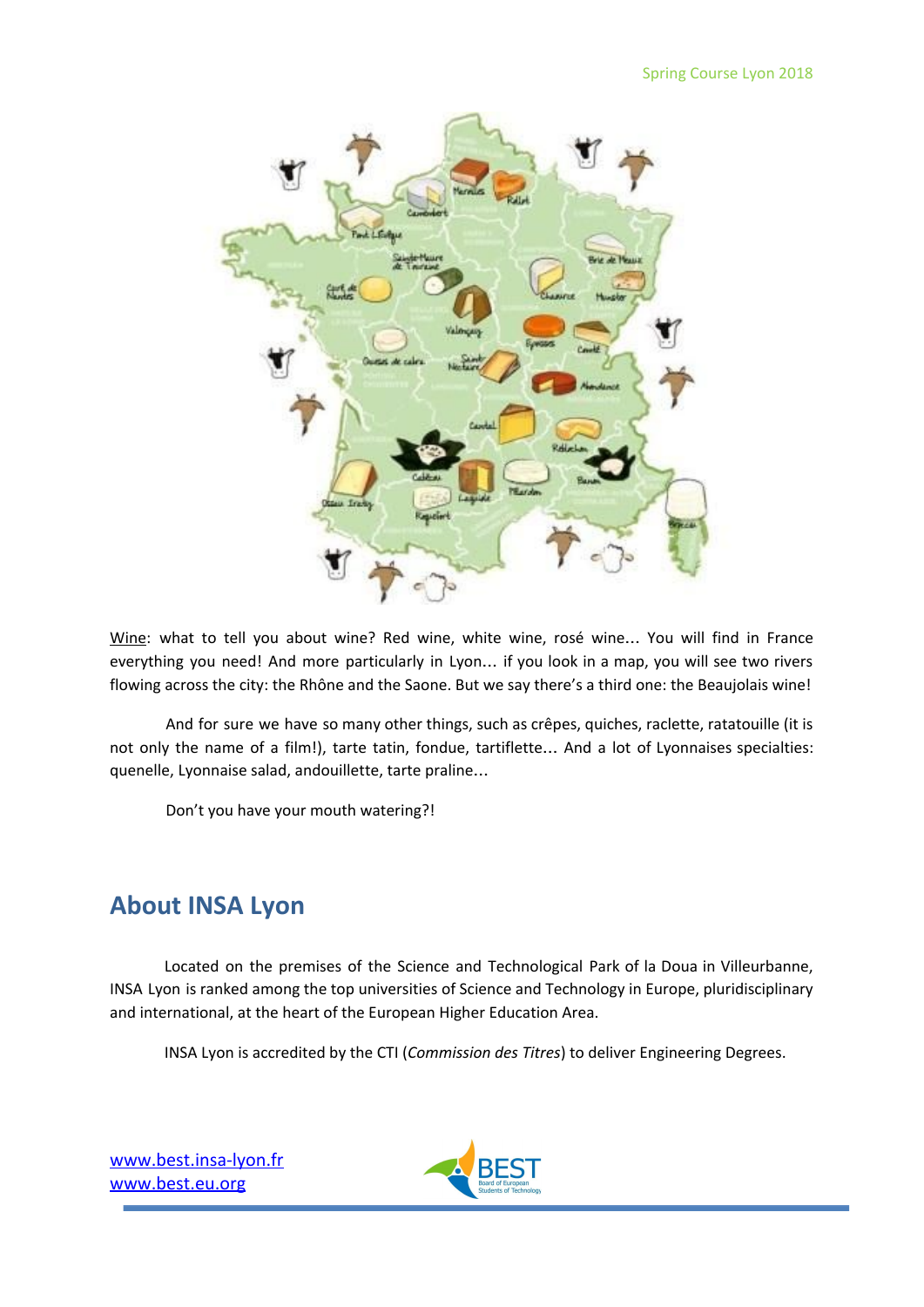Over a 5 year curriculum, it trains Humanist multi-competent engineers who are both innovative and entrepreneurial. INSA Lyon applies a policy of excellence implemented at all levels. INSA Lyon was the first INSA to be created in 1957 and has always had a strong ambition in terms of social awareness.

It graduates over 800 engineers each year in 12 fields of specialization. International perspective has always been a priority for the establishment, which has progressively set up international options such as URINSA, ASINSA, SCAN and AMERINSA.

Today INSA Lyon sets a new challenge for itself: consolidate its position as one of the best Technological Higher Education Establishments in Europe. The University places pedagogical innovation at the core of its training program in order to produce engineers who possess qualities of innovation and entrepreneurship.



#### <span id="page-6-0"></span>**Accommodation info**

You will sleep in rooms located in our University's dormitories, which are inside the campus. In each room, there are going to be three people, who will share one bathroom, which is located inside the room. In those bathrooms, there will be showers with hot water. Remember to bring your towel and sleeping bag!

We will have meals in a big room also located inside the campus, five minutes walking from the dormitories. Classes will be next to this room.

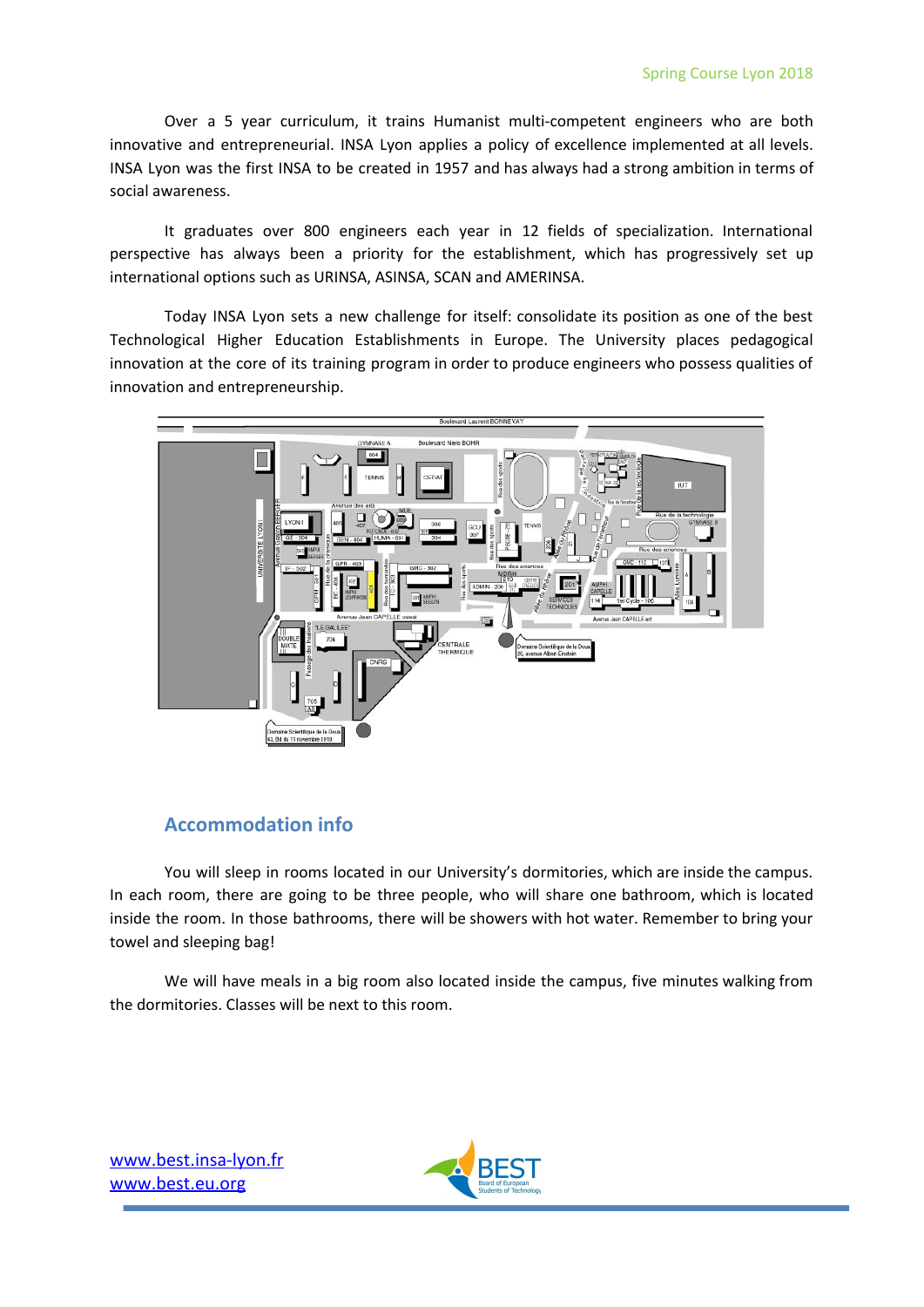## <span id="page-7-0"></span>**Weather**

France possesses a great variety of climates depending on the zone.

More particularly, in Lyon, in winter, the temperature can be a few degrees below zero and in summer, it can go above thirty degrees, while in spring and autumn we have the most pleasant months of the year.

Spring is probably the BEST season for visiting this city (why do you think we are doing our course in this period? ;) ), but be careful! A French quote says: *En avril ne te découvre pas d'un fil,* which means something like "In April, don't remove a thread (of your clothing)" (sounds better in French, right?) So it's better to take some coat for the nights, and also some protections for the rain, even if we hope not to use them!

## <span id="page-7-1"></span>**Currency and prices**

In France the currency is the Euro. For those who are not familiar with it:

- Bank notes fractions are: 500, 200, 100, 50, 20, 10 and 5  $\epsilon$ ,
- Coin fractions are: 2, 1, 0.50, 0.20, 0.10, 0.02, and 0.01  $\text{E}$ .

People coming from Eastern Europe might need to exchange money. You can do so at the airport and in a few places in the city center. For directly withdrawing money from an ATM machine, we recommend you to ask first to your bank how much will be the charges for doing so.

If you want to use a credit card or traveler/restaurant checks, there are many places which accept both. In ATM machines in the streets, you can use the most common cards: VISA, Master Card…

Here you can see some average prices;

- A bus/metro/tramway ticket (valid for 1h in any of those means of transport): 1,80  $\epsilon$
- Coffee: 1,50 2 €
- McDo Menu (Big Mac, French fries, drink):  $6 8 \mathcal{L}$
- Pizza:  $7 10$   $\epsilon$
- Kebab:  $5 \text{ } \mathbf{\mathbf{\mathcal{E}}}$
- Ice-cream:  $3 4$   $\epsilon$

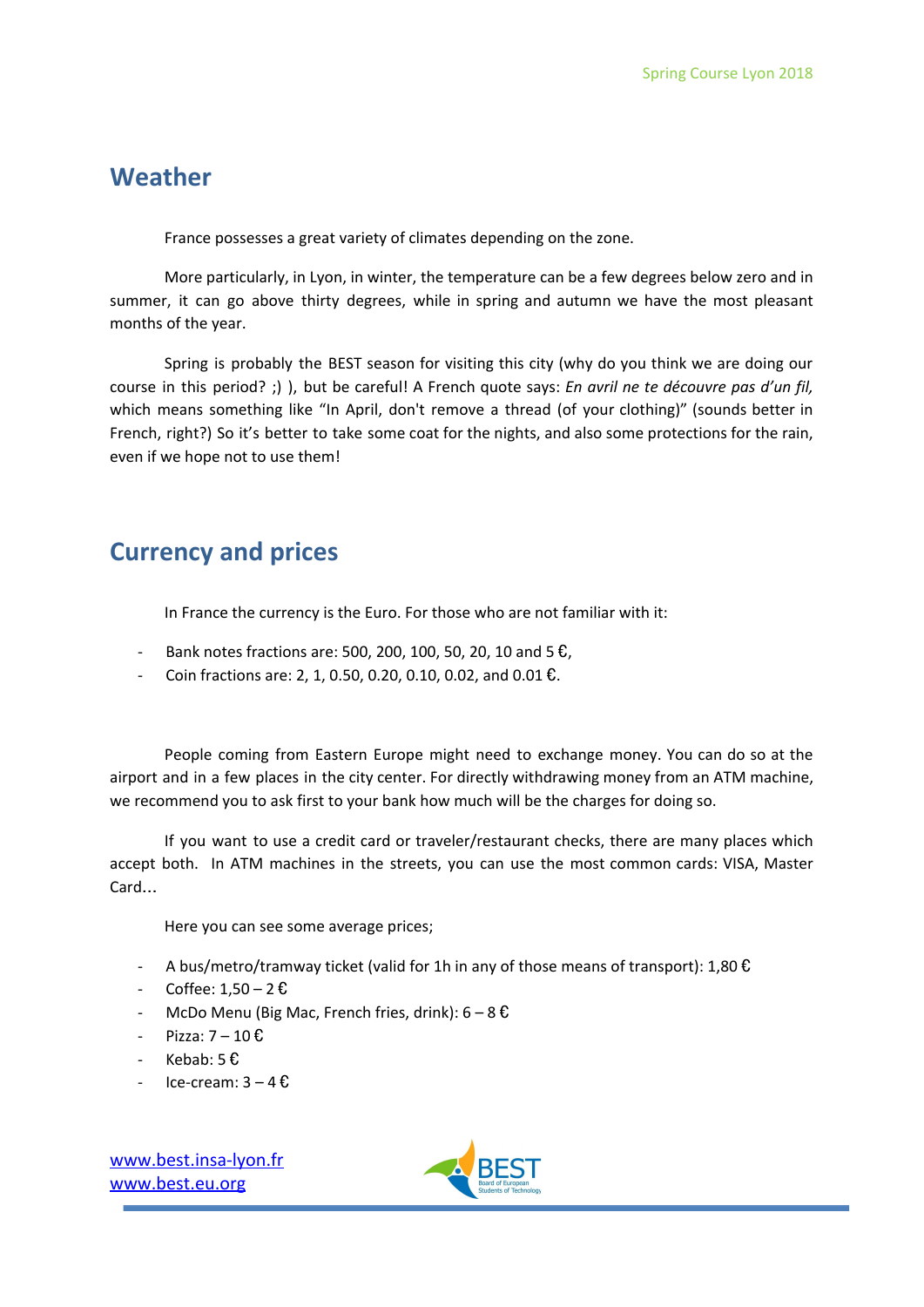- Cinema: 7 €
- Cigarettes: 7 €
- Beer (bar/pub):  $5-6$   $\text{\textsterling}$
- <span id="page-8-0"></span>- Beer (BEST office):  $1 \mathbf{\textsterling}$

## **Electricity**

The electric current used throughout Spain is the European standard 220-240 V, A.C. 50 Hz. The sockets are two-pin, and adapters may be bought at most electrical and lamp stores.



## <span id="page-8-1"></span>**Emergency**

#### ALL EMERGENCIES 112

112 calls are answered in 9 seconds. In addition to French, the calls can be answered in 40 languages thanks to the help of interpreters.

- Police: 17
- Firefighter brigade: 18
- Medical emergency: 15
- <span id="page-8-2"></span>Social emergency: 115

## **Travelling to Lyon**… **And getting to INSA**

For getting to INSA Lyon you have to arrive to the tram station Gaston Berger (tram lines T1 and T4) or INSA Einstein (tram line T1).

#### <span id="page-8-3"></span>**By plane**

To get from Lyon Saint Exupéry airport to INSA you can take the Rhône-Express shuttle. It's a train that leaves every 15 minutes and costs around 14  $\epsilon$  (a little bit cheaper if bought in the web site [www.rhonexpress.fr](http://www.rhonexpress.fr/), 12 - 25 years) and leaves you at Part-Dieu. From there, you can take the tram

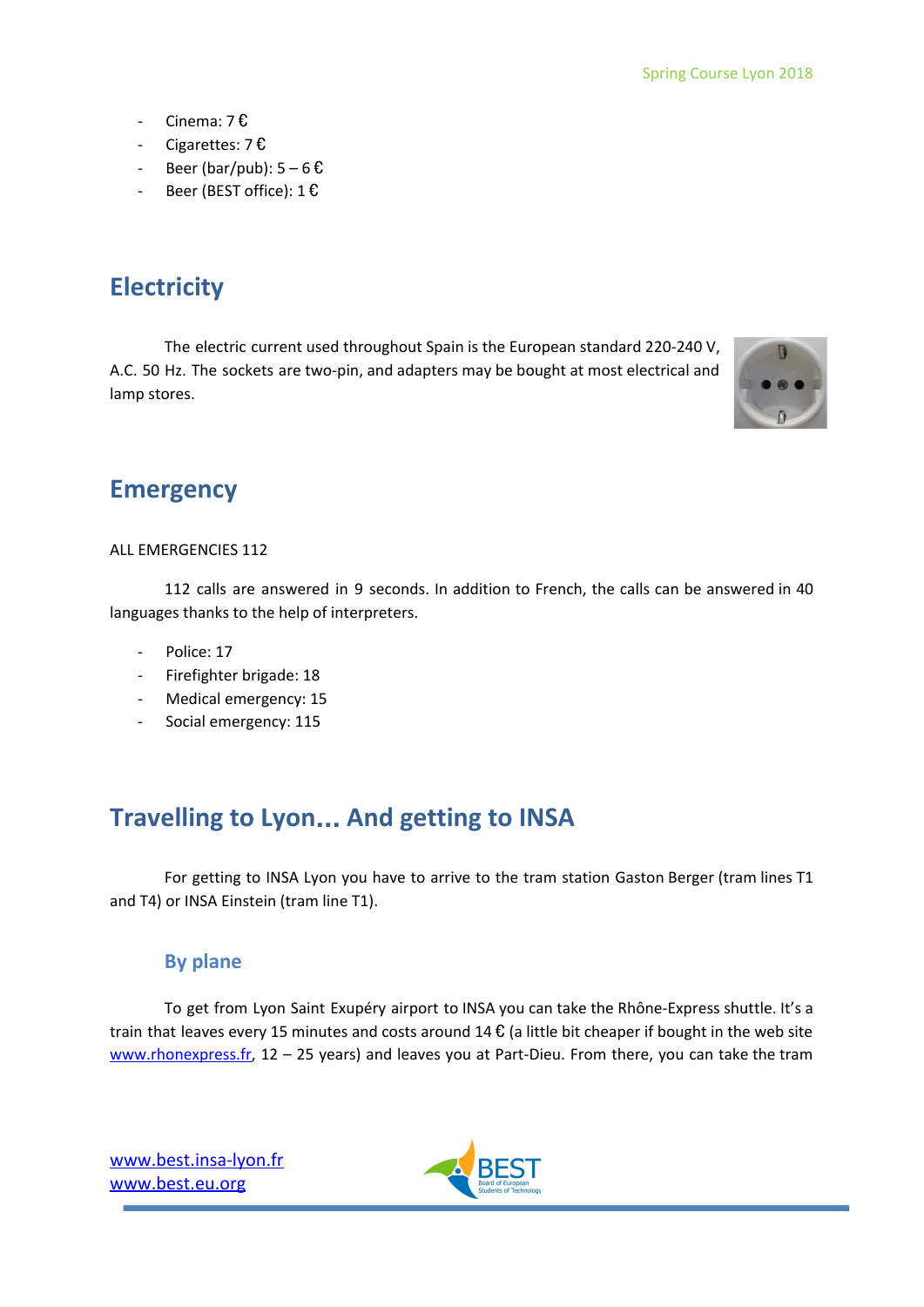line T1 (direction IUT Feyssine) or T4 (direction La Doua-Gaston Berger) to the stations Gaston Berger or INSA Einstein, which are on the INSA campus.

#### <span id="page-9-0"></span>**By train / By bus**

You will arrive either to Part-Dieu Station or Perrache Station. For the first one, you just have to follow the same directions as explained above. The second station it's a little far away, but don't worry! You have either the tram line T1 or the metro line A, which you can take for getting to the university campus.

#### <span id="page-9-1"></span>**By thestral**

Only for Harry Potter's freaks.

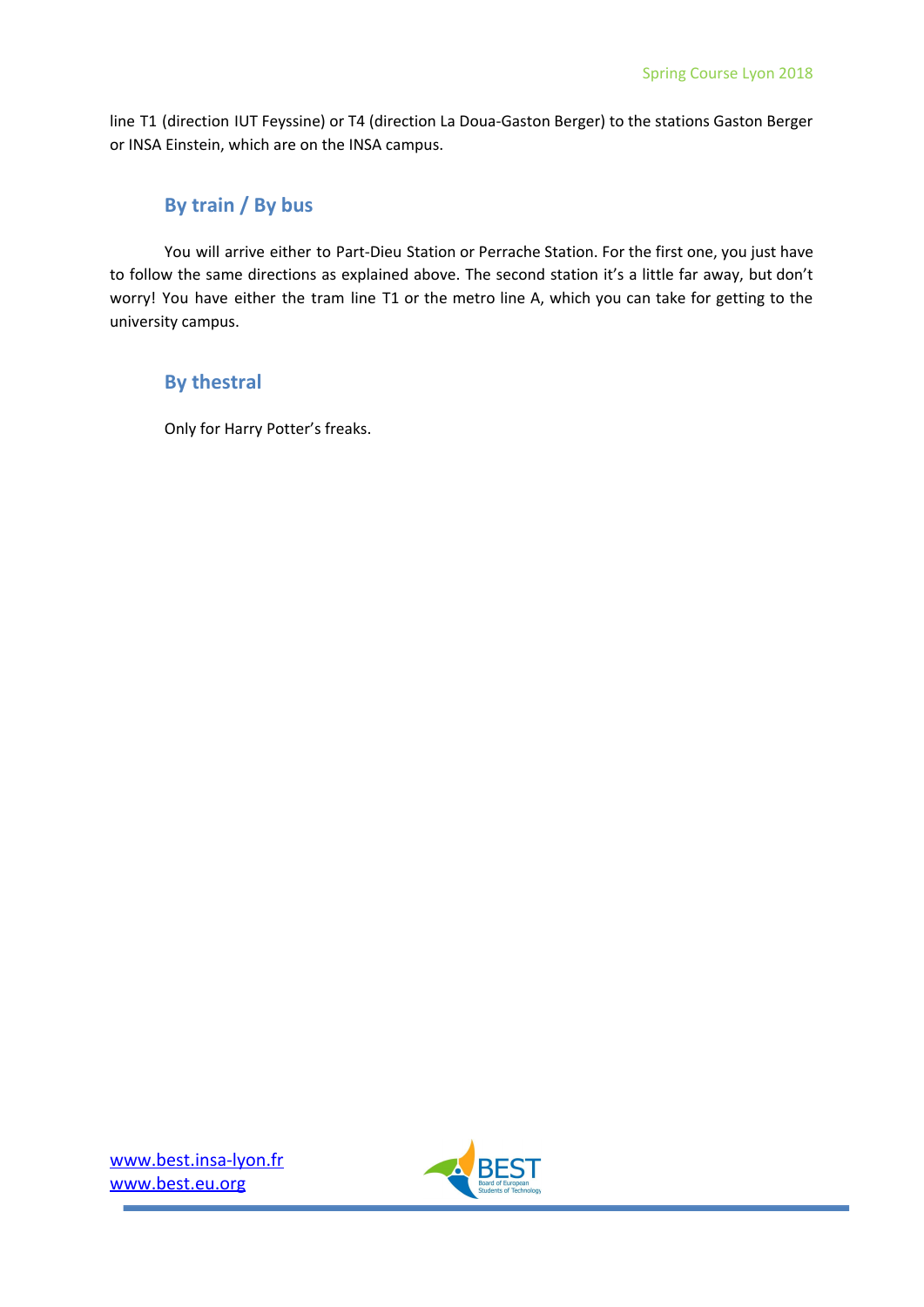

We will try to pick you all up at the airport or station where you will be arriving but, in case this is not possible, please, note very well the steps to take to get to the campus. And make sure to have our phone numbers registered in case you need to call us!

## <span id="page-10-0"></span>**Don't forget to bring**

Passport / ID card,

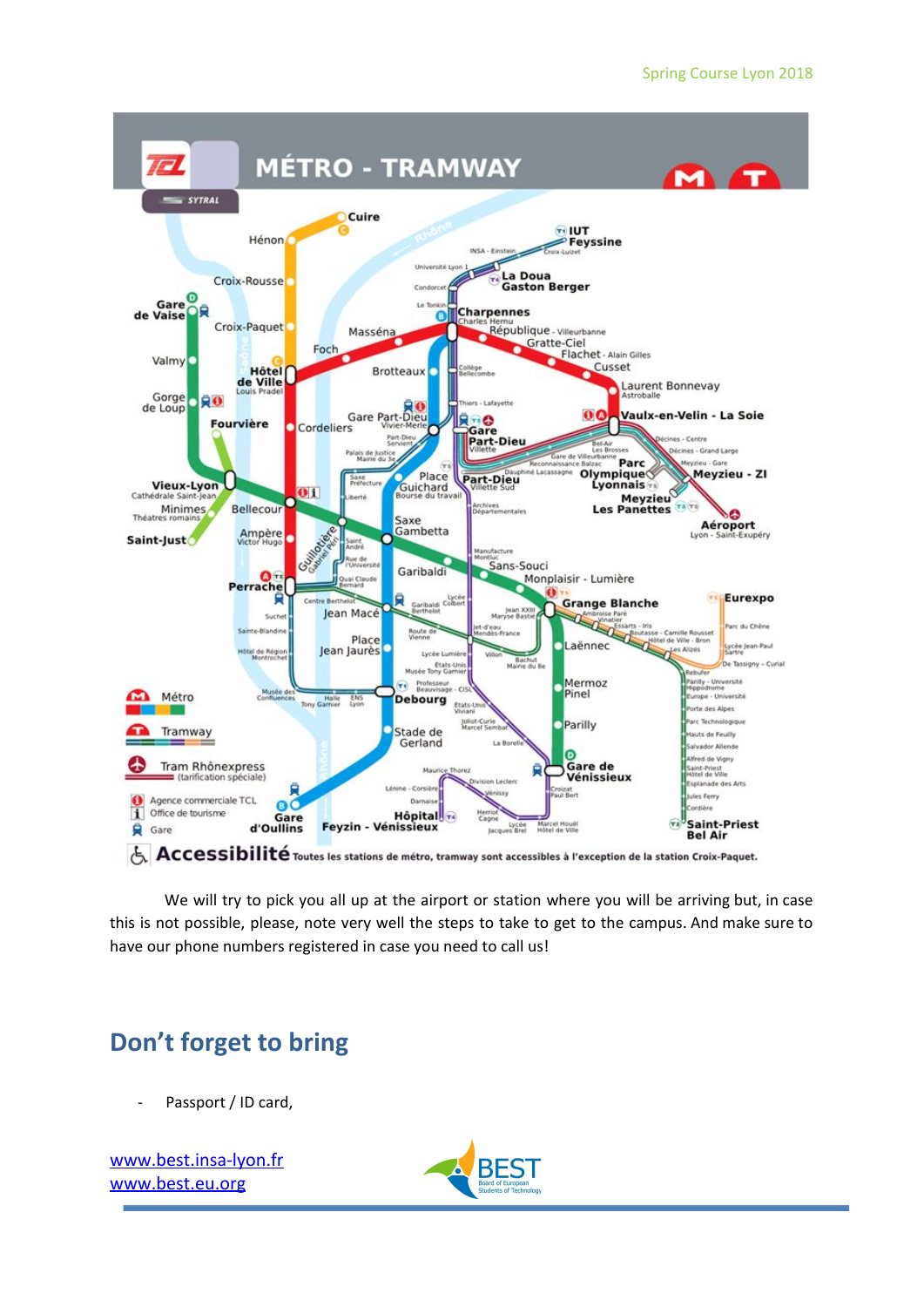- Student card, international if possible,
- Visa (for those who need it),
- Travel and medical insurance (and phone number of your insurance company),
- Cash money,
- Your fee (make sure it's in euros),
- Formal clothes (for the Official Opening of the course and the final presentation),
- Clothes and shoes for walking, sightseeing and playing sports,
- T-shirt / clothes that you don't mind ruining,
- Sleeping bag,
- Towels,
- Personal hygiene items and special medication that you might need,
- Rain clothes (hope not necessary!),
- Hat, cap or handkerchief / sunglasses to protect your head from the sun,
- High protection sun lotion,
- Swimsuit, flip-flops,
- Camera,
- Songs from your country / songs that you like for the parties,
- For the International Evening, a bottle of your traditional DRINK and a typical meal from your home country. This would be very appreciated ☺. Please bring the ingredients you need if you think they won't be available here (you can store here your products in a fridge if you need).

## <span id="page-11-0"></span>**Some tips about French Language**

#### <span id="page-11-1"></span>**Basic things**

| <b>English</b>              | <b>French</b>                                  |
|-----------------------------|------------------------------------------------|
| Hello / Hi                  | Bonjour / Salut [salu]                         |
| Good morning                | Bonjour [bonjoor]                              |
| Good evening / Good night   | <b>Bonsoir</b>                                 |
| Good bye                    | Au revoir [o rev war] / salut                  |
| How are you? / Fine, thanks | Ca va ? / Ca va !                              |
| My name is                  | Je m'appelle                                   |
| am  years old               | J'ai  ans                                      |
| Name                        | Prénom                                         |
| Surname                     | <b>Nom</b>                                     |
| Passport                    | Passeport                                      |
| Date                        | Date                                           |
| Please                      | S'il te plait / S'il vous plaît [sil voo play] |
| Thank you                   | Merci [mercy]                                  |

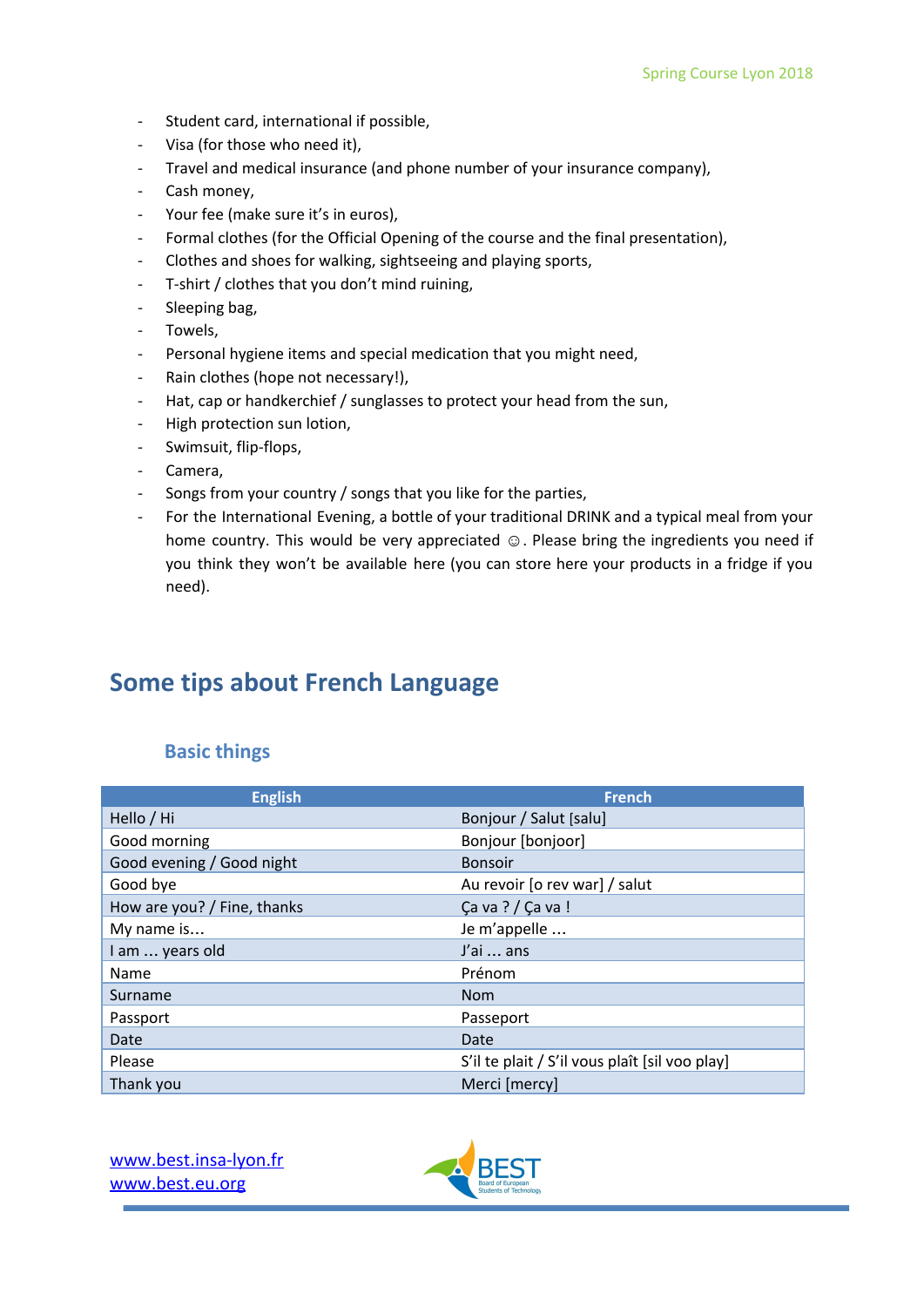| You are welcome    | De rien                    |
|--------------------|----------------------------|
| Excuse me          | Excusez moi [excusey mwa]  |
| Sorry              | Pardon                     |
| Yes / No / Perhaps | Oui [wi] / Non / Peut-être |
| Cheers!            | Santé!                     |

#### <span id="page-12-0"></span>**In the street**

| <b>English</b>                                 | <b>French</b>                            |
|------------------------------------------------|------------------------------------------|
| What time is it?                               | Quelle heure est-il ? [kel er etil]      |
| I don't speak French                           | Je ne parle pas français                 |
| I don't understand                             | Je ne comprends pas [je ne compren pa]   |
| What does it mean?                             | Ça veut dire quoi ?                      |
| I don't know                                   | Je ne sais pas [je ne say pa]            |
| Could you tell me the way to ?                 | Comment je peux aller à ?                |
| Where is $\ldots$ ?                            | $0\mathring{u}$ c'est $\ldots$ ?         |
| Straight on                                    | Tout droit                               |
| Right / Left                                   | Droit / Gauche                           |
| One ticket to , please                         | A ticket pour , s'il vous plaît          |
| Bus / Train / Plain / Subway station / Airport | Bus / Train / Avion / Station de métro / |
|                                                | Aéroport                                 |
| Where is my luggage?                           | Où sont mes bagages ? (oo son mey bagaj) |

### <span id="page-12-1"></span>**In restaurants and shops**

| <b>English</b>                              | <b>French</b>                                   |
|---------------------------------------------|-------------------------------------------------|
| How much does it cost?                      | Ça coûte combine ?                              |
| My size is                                  | Ma taille est                                   |
| I want this                                 | Je veux ça                                      |
| Could you show me that, please?             | Pourriez-vous me montrer ça ?                   |
| Where is the toilet, please?                | Où sont les toilettes, s'il vous plaît ?        |
| I'm hungry / thirsty                        | J'ai faim / J'ai soif                           |
| Entrance / Exit                             | Entrée / Sortie                                 |
| The bill, please                            | L'addition, s'il vous plaît                     |
| I want a beer /mineral water / tee / coffee | Je veux une bière / de l'eau / un thé / un café |

### <span id="page-12-2"></span>**Flirting**…

| <b>English</b>                | <b>French</b>               |
|-------------------------------|-----------------------------|
| I like you                    | Je t'aime bien              |
| I love you                    | Je t'aime                   |
| Kiss me                       | Embrasse-moi                |
| You are handsome / pretty     | Tu es très beau / belle     |
| You are so sweet / cute       | Tu es trop mignon / mignone |
| Do you want to dance with me? | Veux-tu danser avec moi?    |

[www.best.insa-lyon.fr](http://www.best.insa-lyon.fr/) [www.best.eu.org](http://www.best.eu.org/)

 $\overline{a}$